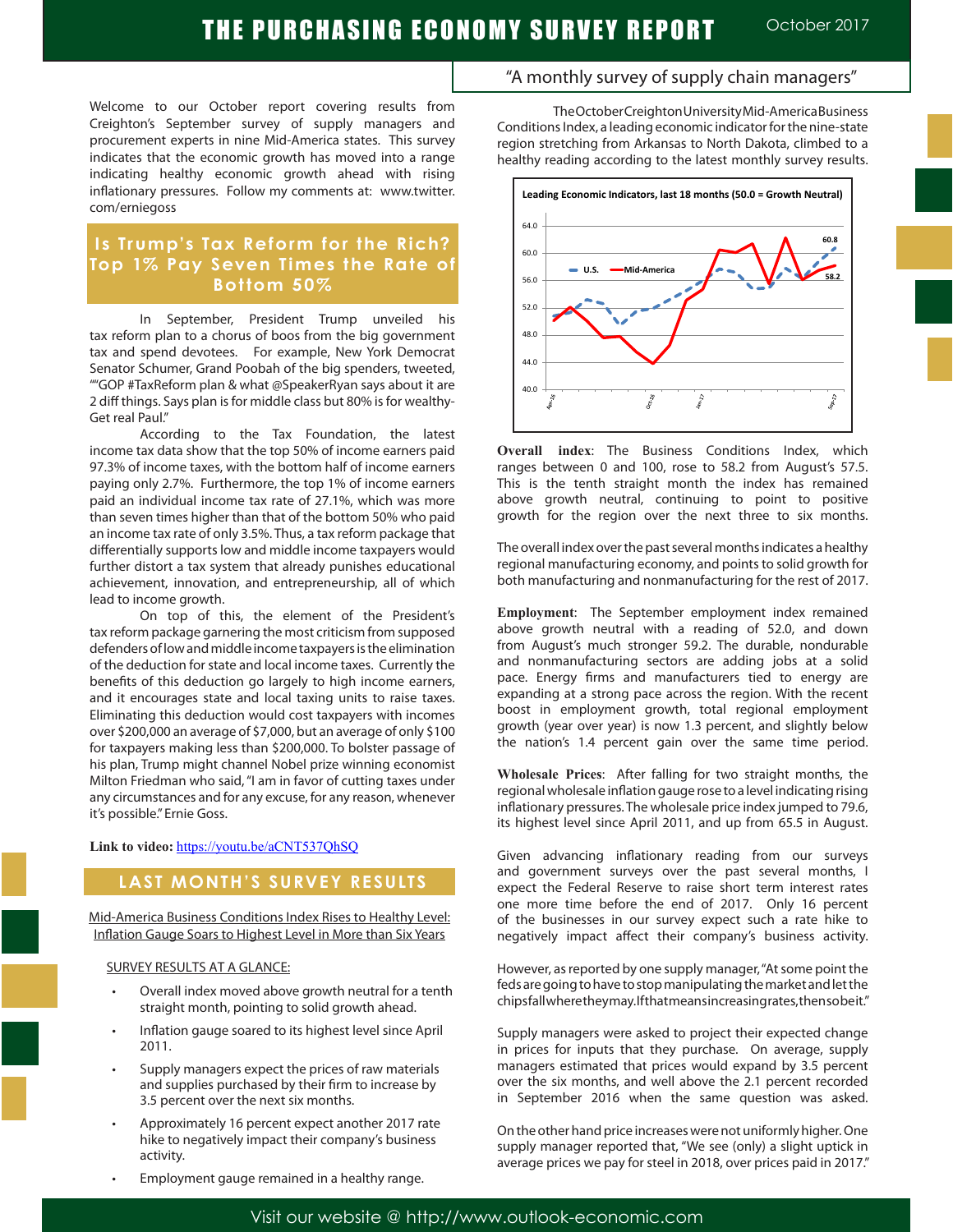**Confidence**: Looking ahead six months, economic optimism, as captured by the September business confidence index, jumped to a strong 63.6 from 62.5 in August. Strong profit growth, still low interest rates, and international sales boosted the economic outlook among supply managers in the nine-state region.

**Inventories**: The September inventory index, which tracks the change in the level of raw materials and supplies fell to 53.0 from August's 56.5.

**Trade**: The regional new export orders index climbed to 54.3 from 52.8 in August, and the import index advanced to 53.8 from August's 50.0. Expanding regional growth spurred purchases of inputs from abroad, while growth among important trading partners pushed export orders higher for the month.

**Other components**: Components of the September Business Conditions Index were new orders at 62.5 from 53.8 in August; production or sales index was 67.4, up from August's 62.5; and delivery speed of raw materials and supplies expanded slightly to 56.0 from last month's 55.7.

The Creighton Economic Forecasting Group has conducted the monthly survey of supply managers in nine states since 1994 to produce leading economic indicators of the Mid-America economy. States included in the survey are Arkansas, Iowa, Kansas, Minnesota, Missouri, Nebraska, North Dakota, Oklahoma and South Dakota.

The forecasting group's overall index, referred to as the Business Conditions Index, ranges between 0 and 100. An index greater than 50 indicates an expansionary economy over the course of the next three to six months. The Business Conditions Index is a mathematical average of indices for new orders, production or sales, employment, inventories and delivery lead time. This is the same methodology, used since 1931, by the Institute for Supply Management, formerly the National Association of Purchasing Management.

### **MID-AMERICA STATES**

#### ARKANSAS

The September overall index for Arkansas advanced to 67.3 from August's 65.9. Components of the index from the monthly survey of supply managers were new orders at 72.9, production or sales at 76.7, delivery lead time at 66.6, inventories at 60.9, and employment at 59.6. Over the past 12 months, Arkansas increased manufacturing employment by 2.1 percent or approximately 3,300 manufacturing jobs. Losses for durable goods producers were more than offset by gains for non-durable goods manufacturers.

#### IOWA

The September Business Conditions Index for Iowa expanded to 60.7 from 57.7 in August. Components of the overall index from the monthly survey of supply managers were new orders at 63.2, production or sales at 70.6, delivery lead time at 60.0, employment at 54.3, and inventories at 55.4. Over the past 12 months, Iowa increased manufacturing employment by only 0.7 percent, or approximately 1,400 manufacturing jobs. Gains were experienced almost equally by durable goods producers and non-durable goods manufacturers.

#### KANSAS

The Kansas Business Conditions Index for September increased to 43.6, a regional low, from 42.8 in August. Components of the leading economic indicator from the monthly survey

## "A monthly survey of supply chain managers"

of supply managers were new orders at 47.1, production or sales at 52.7, delivery lead time at 40.5, employment at 38.5, and inventories at 39.3. Over the past 12 months, Kansas experienced a decline in manufacturing employment of 2.1, or approximately 3,300 manufacturing jobs. Almost all of the loss was recorded by the state's durable goods manufacturing sector.

#### MINNESOTA

The September Business Conditions Index for Minnesota declined to a still healthy 59.4 from August's 61.8. Components of the overall September index from the monthly survey of supply managers were new orders at 64.3, production or sales at 68.6, delivery lead time at 57.9, inventories at 53.7, and employment at 52.5. Over the past 12 months, Minnesota increased manufacturing employment by 1.0 percent, or approximately 3,100 manufacturing jobs. Most of the gains were recorded by non-durable goods producers.

#### MISSOURI

The September Business Conditions Index for Missouri climbed to 63.9 from 61.1 in August. Components of the overall September index from the survey of supply managers were new orders at 69.3, production or sales at 69.2, delivery lead time at 66.2, inventories at 60.5, and employment at 54.3. Over the past 12 months, Missouri increased manufacturing employment by 3.1 percent or approximately 8,100 manufacturing jobs. Gains were recorded by both durable and non-durable goods producers.

#### NEBRASKA

The September Business Conditions Index for Nebraska rose to 59.3 from 57.9 in August. Components of the index from the monthly survey of supply managers were new orders at 65.4, production or sales at 64.2, delivery lead time at 59.0, inventories at 54.6, and employment at 53.4. Over the past 12 months, Nebraska increased manufacturing employment by only 0.8 percent, or approximately 800 jobs manufacturing jobs. Losses for durable goods producers were more than offset by gains for non-durable goods manufacturers.

#### NORTH DAKOTA

North Dakota's overall, or Business Conditions Index, jumped above growth neutral for the month. The index for September from a survey of supply managers climbed to 63.9 from August's 69.1. Components of the overall index were new orders at 70.4, production or sales at 74.3, delivery lead time at 58.5, employment at 57.5, and inventories at 58.8. Over the past 12 months, North Dakota experienced a 2.8 percent decline in manufacturing employment, or approximately 700 manufacturing jobs. However, additions by the state's large energy sector more than offset manufacturing losses.

#### **OKLAHOMA**

After falling below growth neutral for July, Oklahoma's Business Conditions Index rose above the 50.0 threshold for August and September. The overall index from a monthly survey of supply managers climbed to a healthy 62.7 from 56.2 in August. Components of the overall September index from a survey of supply managers in the state were new orders at 67.8, production or sales at 71.9, delivery lead time at 61.5, inventories at 56.6, and employment at 55.4. Over the past 12 months, Oklahoma increased manufacturing employment by 2.8 percent, or approximately 3,600 manufacturing jobs. Contrary to the other eight states, Oklahoma's gains were driven by the state's durable goods manufacturers.

#### SOUTH DAKOTA

The Business Conditions Index for South Dakota plummeted to improved slightly to aweak 46.6 from August's 45.5.Components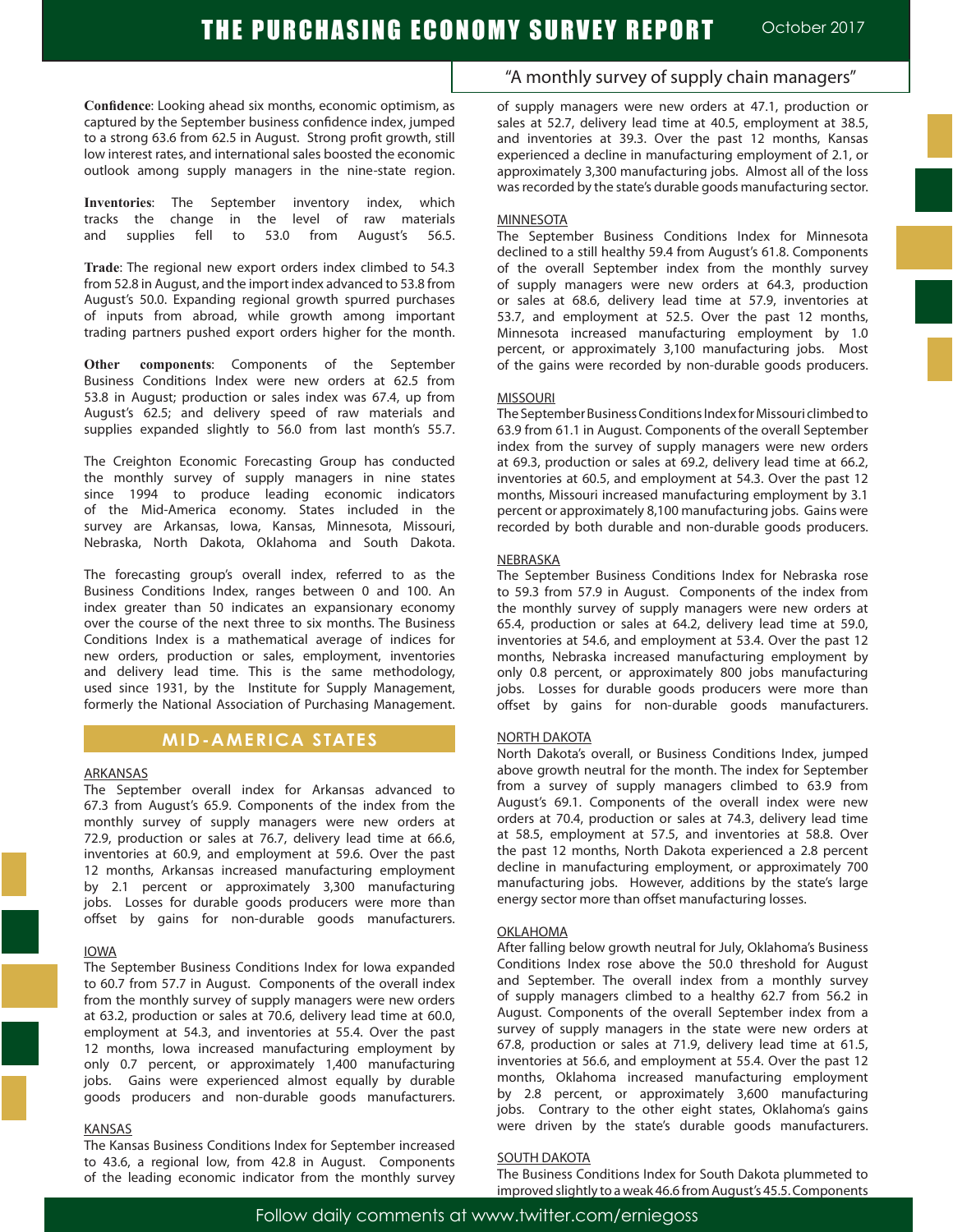# THE PURCHASING ECONOMY SURVEY REPORT **October 2017**

of the overall index from the September survey of supply managers in the state were new orders at 50.4, production or sales at 55.7, delivery lead time at 43.8, inventories at 42.1, and employment at 41.2. Over the past 12 months, South Dakota experienced a decline in manufacturing employment of 1.0, or approximately 400 manufacturing jobs. Almost all of the loss was recorded by the state's durable goods manufacturing sector.



Ĩ

### **THE BULLISH NEWS**

- The U.S. average hourly wage for September rose 2.9% from September 2016.
- Last week the U.S. House passed a budget resolution. This is the first step in getting a budget passed for the fiscal year.
- The Case-Shiller home price index for July climbed 5.9% from one year earlier.
- The U.S. trade deficit shrank for August by \$1.2 billion due to an upturn in exports.

## **THE BEARISH NEWS**

- U.S. beef consumption declined by 15% between 2005 and 2015.
- The yield on the 10-year U.S. Treasury bond rose to its highest level since July signaling rising expected inflation.

## **WHAT TO WATCH**

- **Jobs Report on November 3: The Bureau of Labor** Statistics will release its employment report for September. Another strong reading on wages will "seal the deal" on a December 2017 Federal Reserve rate hike.
- **Consumer Price Index on November 15: The Bureau** of Labor Statistics will release the inflation gauge for October. An annualized increase above 2.5% will be bullish for stocks prices and bearish for bond prices (rising yields).
- **Third Quarter GDP on October 27:** The U.S. Bureau of Economic Analysis will release Q3 GDP. Due to hurricanes Irma and Harvey, a weak number is expected. An annualized growth reading above 2.5% will be very bullish for the economy, but bearish for U.S. Treasury bond prices.

## **Goss Eggs (Recent Dumb Economic Moves)**

**Bubble Anyone?** Last week Bioptix (BIOP), a firm that previously had been licensing fertility hormones for cows, horses and pigs, announced that it was getting into the **cryptocurrency** business and changed its name to Riot Blockchain.Despite having a return-on-equity of -45.0% (yes that's a minus), the stock price exploded by

## "A monthly survey of supply chain managers"

86% after the announcement. Remember 1999 when firms magically expanded by including ".com" in their names?.

Survey results for September will be released on the first business day of next month, October 1.

Follow Goss on twitter at http://twitter.com/erniegoss For historical data and forecasts visit our website at: http://www2.creighton.edu/business/economicoutlook/